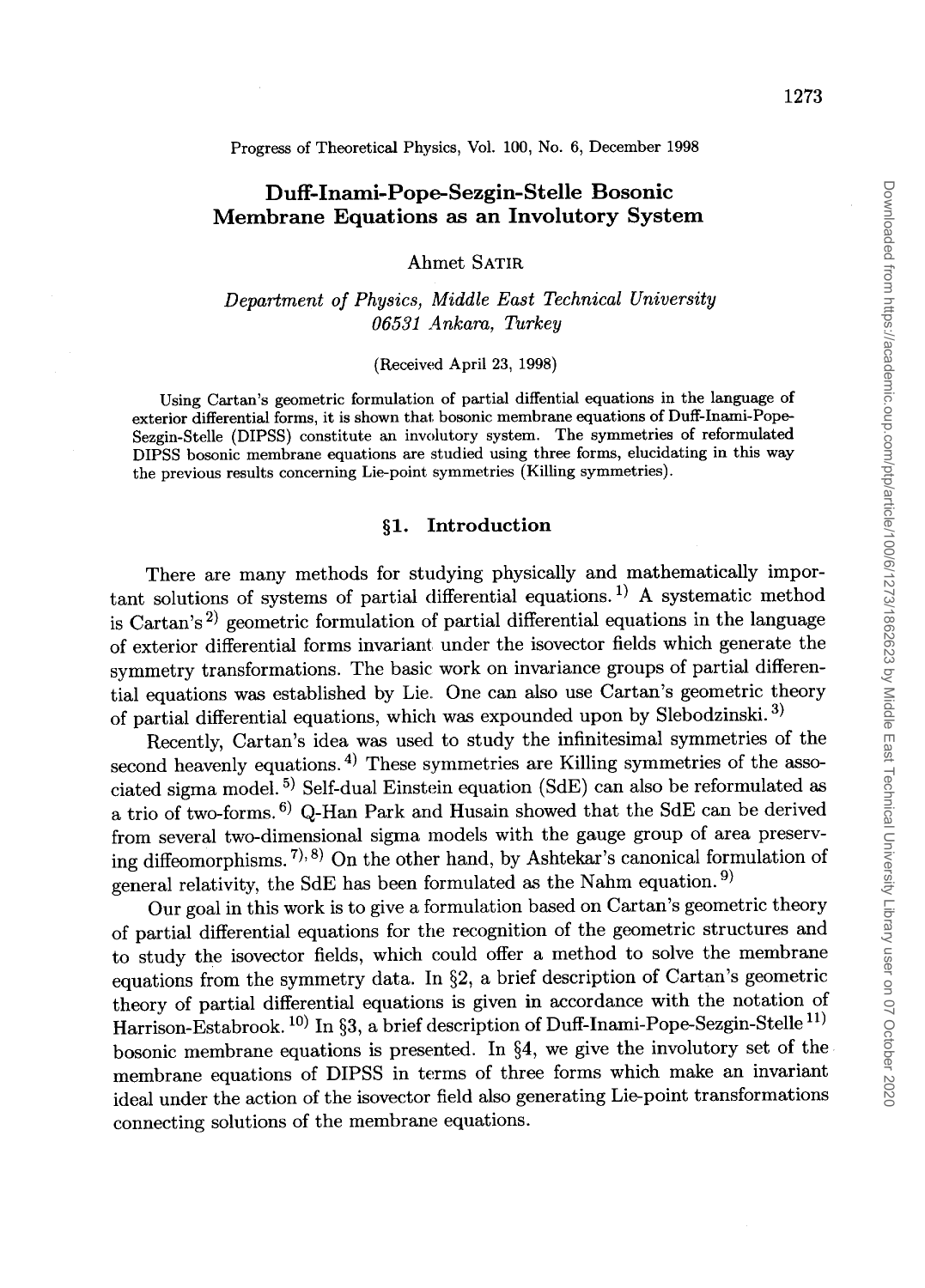## 1274 *A. Sattr*

## §2. Cartan's **theory**

Cartan discussed the criteria for the equivalence of a given set of partial differential equations with a closed set of differential forms on an  $n$ -dimensional manifold  $(n - p)$  dependent variables and *p* independent variables). The latter set is the basis of the differential ideal of the Grassmann algebra of forms on the manifold. An integral manifold of the ideal is a subspace, the extension elements of which annul (give zero values) to all forms in the ideal. In *n*-dimensional manifold spanned by  $x^{\mu} = x^{\mu}(y^A)(A = 1, \dots, p)$ , the  $y^A$  can be adapted as coordinates in the subspace. We can apply section operators  $\lambda_A^{\mu} = \frac{\partial x^{\mu}}{\partial u^A}$  to covariant quantities. For example, vector  $\phi_{\mu}$  after sectioning become  $\tilde{\phi}_A \equiv \lambda_A^{\mu} \phi_{\mu}$ . The sectioning of forms is defined similarly. If sectioning a form  $\phi$  gives a form  $\tilde{\phi}$  that is identically zero, any extension element of the subspace must annul  $\phi$ .

If an integral manifold of dimensionality *P* exists, *P* of the variables vary freely (i.e., may also be adopted as the coordinates in the manifold). Such an integral manifold in the *n-space* can represent solutions of the original set of partial differential equations. In fact, denoting the  $n - p$  variables by  $z<sup>i</sup>$  and the *p* variables by  $x<sup>A</sup>$ , one must be able to re-obtain the original partial differential equations by using substitutions into the set of forms in  $n$ -dimensions. The sectioning of these forms into the p-manifold can be given as

$$
d\tilde{x}^A = dx^A, \quad d\tilde{z}_i = \frac{\partial z_i}{\partial x^A} dx^A.
$$
 (1)

We impose the independence of variables  $x^A$  on the set of forms by requiring the coefficients of the forms  $dx^A$ ,  $dx^A \wedge dx^B$  etc. to vanish.

The integral manifolds of a differential ideal were classified by Cartan. He gave the local algebraic criteria for the existence of general integral manifolds in which the variables and their differentials can be freely chosen. Then, the ideal is said to be in involution with respect to the variables.

We consider a set of forms in the *n*-space  $w_i$  ( $i = 1, \dots$ ) where the *i*th form  $\omega_i$  is taken to be of degree  $p_i$ . We require that the ideal be invariant under the continuous dragging transformation generated by the vector field *V* by writing

$$
L_V \omega_i = \sum_i \tau_i^j \omega_j. \tag{2}
$$

The sum includes only forms  $\omega_j$  for which  $p_j \leq p_i$  (thus including  $\omega_i$  itself).  $\tau_i^j$  is an arbitrary form of degree  $p_i - p_j$ . *V* is a contravariant vector field in the space of *n* dimensions and they are functions of all *n* variables. A set of Lie increments  $\epsilon L_V \omega_i$  represents simultaneous infinitesimal changes in the objects  $\omega_i$  equivalent to the active coordinate change or point transformation

$$
x^{\mu} = x^{\mu} + \varepsilon V^{\mu}.
$$
 (3)

The increments of the set of  $\omega_i$  produce no change in any of the integral manifolds. That is, they preserve the form of the original system of partial differential equations.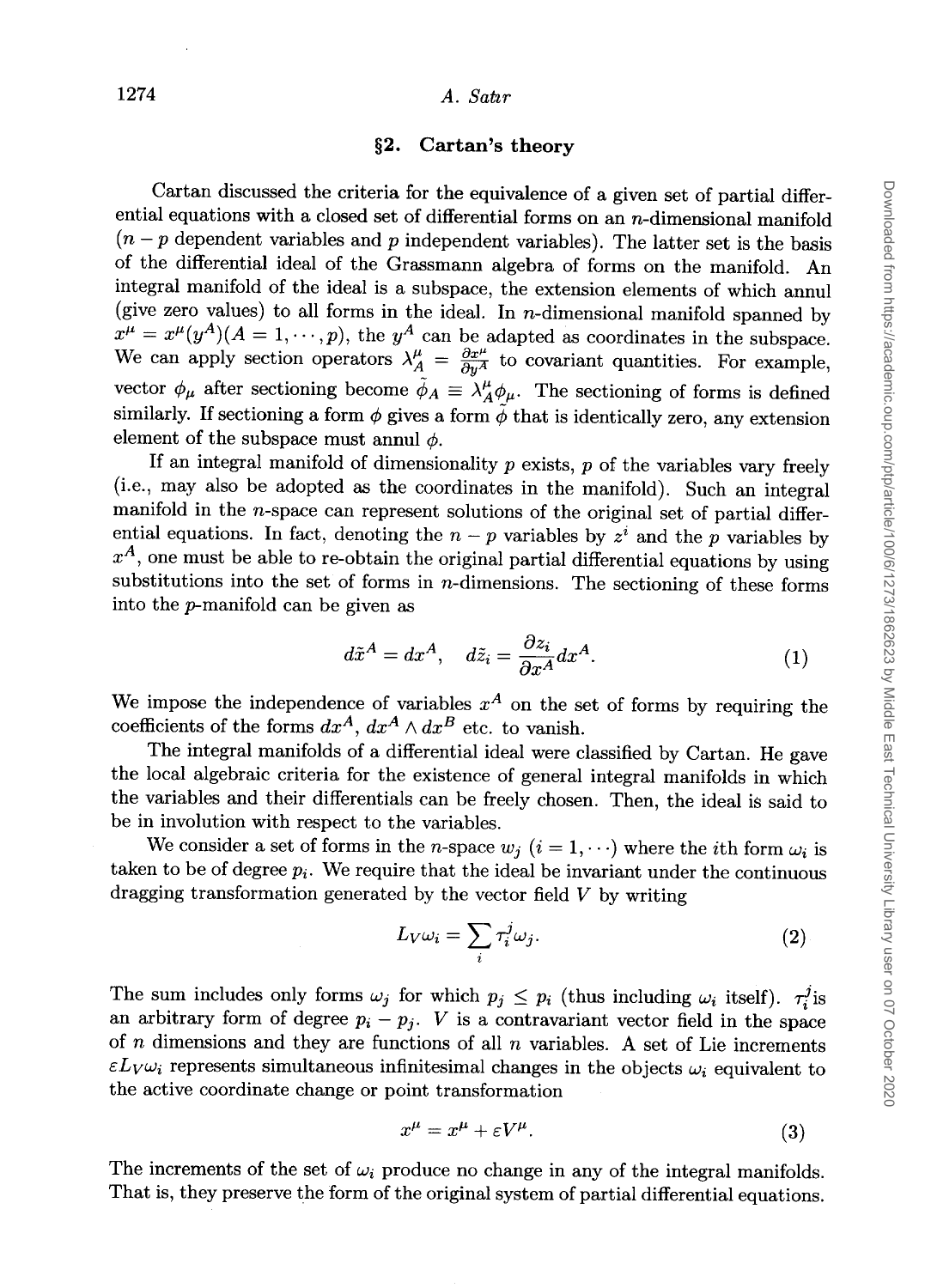To find the invariance group, we expand  $(2)$  in terms of basis  $p_i$  forms. Then, we equate the coefficients of the basis  $p_i$  forms to zero and algebraically eliminate the  $\tau_i^j$ . This yields a system of linear partial differential equations for the components of V which can usually be solved in a straightforward fashion.

#### §3. **Bosonic membrane equations of DIPSS**

A two dimensional closed object sweeps out a three dimensional world volume in the course of its time evolution. The space-time configuration of this world volume is specified by a map  $X^{\mu}(\xi^{i})$  from a chart of the world volume with local coordinates  $\xi^i$  to a chart of space-time with local coordinates  $X^\mu$ . The membrane action is given  $hv<sup>11</sup>$ 

$$
I = -\frac{1}{8\pi^2} \int d\xi^3 \sqrt{-g} [g^{ij} \partial_i X^\mu \partial_j X^\nu \eta_{\mu\nu} - 1], \tag{4}
$$

where  $g_{ij}$  is the auxiliary independent world volume metric whose field equations is

$$
g_{ij} = \partial_i X^\mu \partial_j X_\mu. \tag{5}
$$

Here  $\mathcal{E}_i = (\tau, \sigma, \rho)(i = 1, 2, 3)$  are the world volume coordinates and  $X^{\mu}$  gives the embedding of the world-volume in an n-dimensional Minkowski space-time. Varying (4) with respect to  $X^{\mu}$  yields the field equation

$$
\partial_i(\sqrt{-g}g^{ij}\partial_j X^\mu) = 0. \tag{6}
$$

Owing to the general coordinate invariance on the world volume, the system of equations for the fields  $X^{\mu}(\xi)$  is underdetermined; i.e., there are 3 degrees of freedom that may be specified arbitrarily. The independent degrees of freedom can be analyzed in the Hamiltonian formalism using an ADM 11) parametrization of the world volume metric. The world volume metric is eliminated entirely, but at the price of nonlinearity in the equations of motion for independent physical degrees of freedom. Further simplifications can be achieved by making a string-type light-cone gauge choice  $X^{\mu} = (X^+, X^-, \underline{X}), \; \underline{\dot{X}} = \frac{\partial}{\partial \tau} \underline{X}, \; X^+ = \frac{1}{\sqrt{2}} (\check{X^0} + X^n), \; \check{X^-} = \frac{1}{\sqrt{2}} (X^0 - \check{X}^n).$ 

The coordinates  $X^+$  and  $X^-$  are eliminated as independent degrees of freedom. But, we have the constraint equation for transverse coordinates  $\underline{X}$ ,

$$
\partial_a \underline{X} \cdot \partial_b \underline{X} - \partial_b \underline{X} \cdot \partial_a \underline{X} = 0. \tag{7}
$$

The equation of motion for the transverse coordinates  $X$  becomes

$$
\underline{\ddot{X}} = \partial_{\sigma} [(\partial_{\rho} \underline{X} \cdot \partial_{\rho} \underline{X}) \partial_{\sigma} \underline{X} - (\partial_{\sigma} \underline{X} \cdot \partial_{\rho} \underline{X}) \partial_{\rho} \underline{X}] \n+ \partial_{\rho} [(\partial_{\sigma} \underline{X} \cdot \partial_{\sigma} \underline{X}) \partial_{\rho} \underline{X} - (\partial_{\sigma} \underline{X} \cdot \partial_{\rho} \underline{X}) \partial_{\sigma} \underline{X}].
$$
\n(8)

Instead of the equations above, we consider membrane equations for two dependent variables  $\underline{X} = (u, v)$  in two spatial and one temporal dimension t in space time by letting  $(\sigma, \rho) = (x, y)$  and  $\underline{\dot{X}} = \frac{\partial X}{\partial t}^{12}$ 

$$
-u_{tt} + u_{xx}v_y^2 + u_{yy}v_x^2 - v_{xx}u_yv_y - v_{yy}u_xv_x - 2u_{xy}v_xv_y + v_{xy}(u_xv_y + u_yv_x) = 0, (9)
$$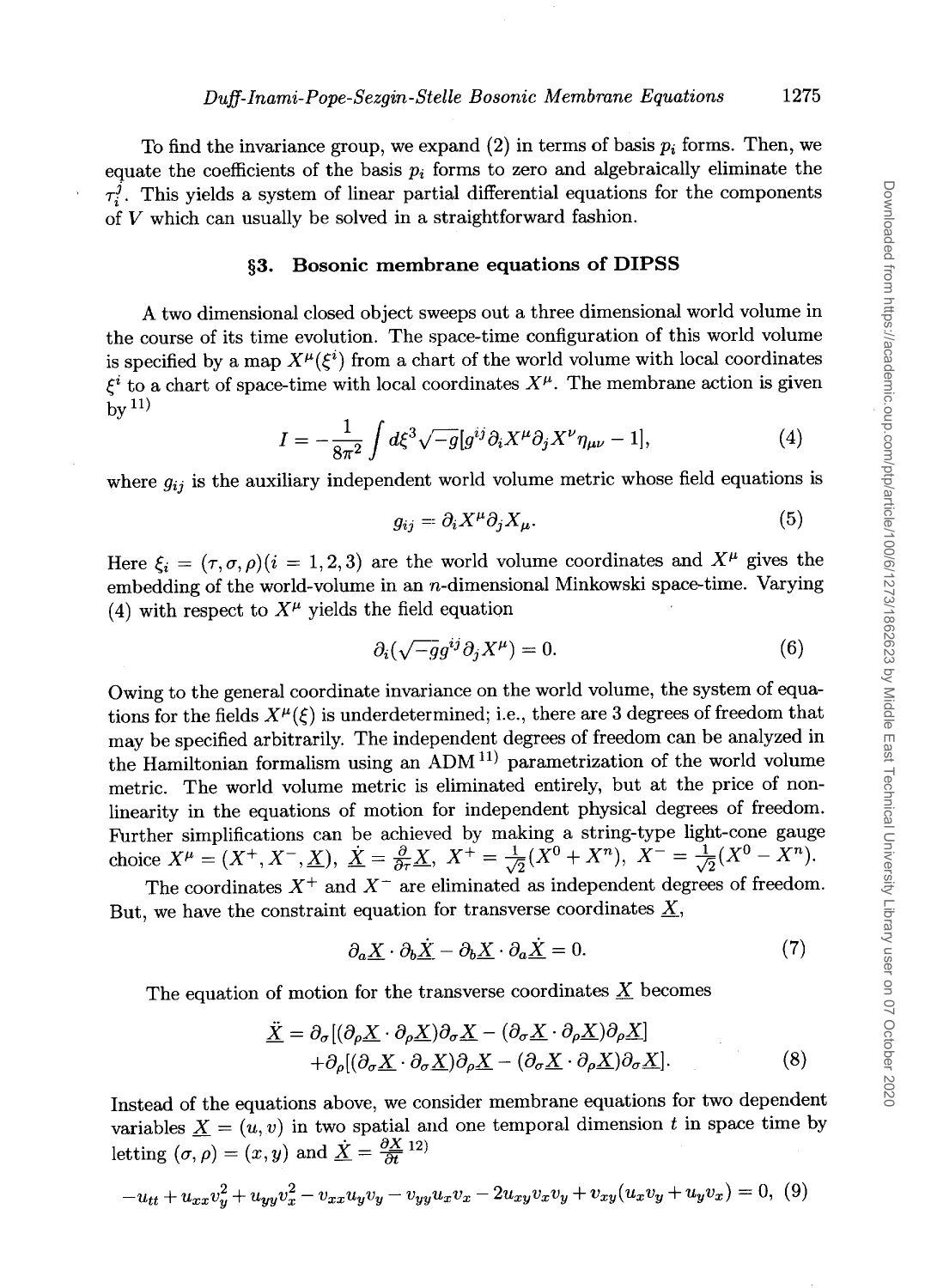$-v_{tt}+v_{xx}u_y^2+v_{yy}u_x^2-u_{xx}u_yv_y-u_{yy}u_xv_x-2v_{xy}u_xu_y+u_{xy}(u_xv_y+u_yv_x) = 0.$  (10) Using the Lie bracket  $\{,\}$  on the algebra of functions on the membrane surface,

 $\{u, v\}_{xy} = \frac{\partial u}{\partial x}\frac{\partial v}{\partial y} - \frac{\partial v}{\partial x}\frac{\partial u}{\partial y},$  (11)

the equations of motion (9) and (10) for the membrane equations can be written as

$$
\left(\begin{array}{c}\n u \\
v\n\end{array}\right)_{tt} = \left(\begin{array}{c}\n -\{v, \{v, u\}_{xy}\}_{xy} \\
\{u, \{v, u\}_{xy}\}_{xy}\n\end{array}\right) (12)
$$

with the constraint

$$
\{u_t, u\}_{xy} + \{v_t, v\}_{xy} = 0.
$$
\n(13)

Equation (12) is implied by the reduced version of the self-dual Yang-Mills equations (Nahm equation). <sup>13)</sup> Equation (12) can also be cast into the evolutionary form<sup>\*</sup>)

$$
\left(\begin{array}{c} u \\ v \end{array}\right)_t = \partial_t^{-1} \left(\begin{array}{c} -(v, \{v, u\}_{xy}\}_{xy} \\ \{u, \{v, u\}_{xy}\}_{xy} \end{array}\right). \tag{14}
$$

#### **§4. The involutory set of DIPSS membrane equations**

**In** this section, to study the symmetries of DIPSS equations, (9) and (10) are written in an equivalent form. **In** order to express these equations in differential forms, we define new variables,

$$
u_t = m
$$
,  $u_x = n$ ,  $u_y = p$ ,  $v_t = o$ ,  $v_x = r$ ,  $v_y = s$ . (15)

**In** the eleven dimensional space of dependent and independent variables  ${x, y, t, m, n, p, u, o, r, s, v}$ , we adopt the basis forms  ${dx, dy, dt, dm, dn, dp, du, do, dr}$ ds, dv}. The first order equations (9), (10) and (15) can be expressed by the following set of eight three-forms

$$
\alpha = du \wedge dx \wedge dy - m dx \wedge dy \wedge dt, \qquad (16)
$$

$$
\beta = du \wedge dy \wedge dt - ndx \wedge dy \wedge dt, \qquad (17)
$$

$$
\gamma = -du \wedge dx \wedge dt - pdx \wedge dy \wedge dt, \qquad (18)
$$

$$
\delta = -dm\wedge dx\wedge dy + s^2dn\wedge dy\wedge dt,
$$

$$
+r^2 dx\wedge dp\wedge dt - psdr\wedge dy\wedge dt
$$

$$
-n r dx\wedge ds\wedge dt - 2 r s dx\wedge dn\wedge dt
$$

$$
+nsdx \wedge dr \wedge dt + prdx \wedge dr \wedge dt, \qquad (19)
$$

$$
\mu = dv \wedge dx \wedge dy - o dx \wedge dy \wedge dt, \qquad (20)
$$

$$
\nu = dv \wedge dy \wedge dt - r dx \wedge dy \wedge dt, \qquad (21)
$$

$$
\sigma = -dv \wedge dx \wedge dt - s dx \wedge dy \wedge dt, \qquad (22)
$$

<sup>.)</sup> Non Lie point symmetries of the equation (14) and recursion operator for these symmetries are currently being studied.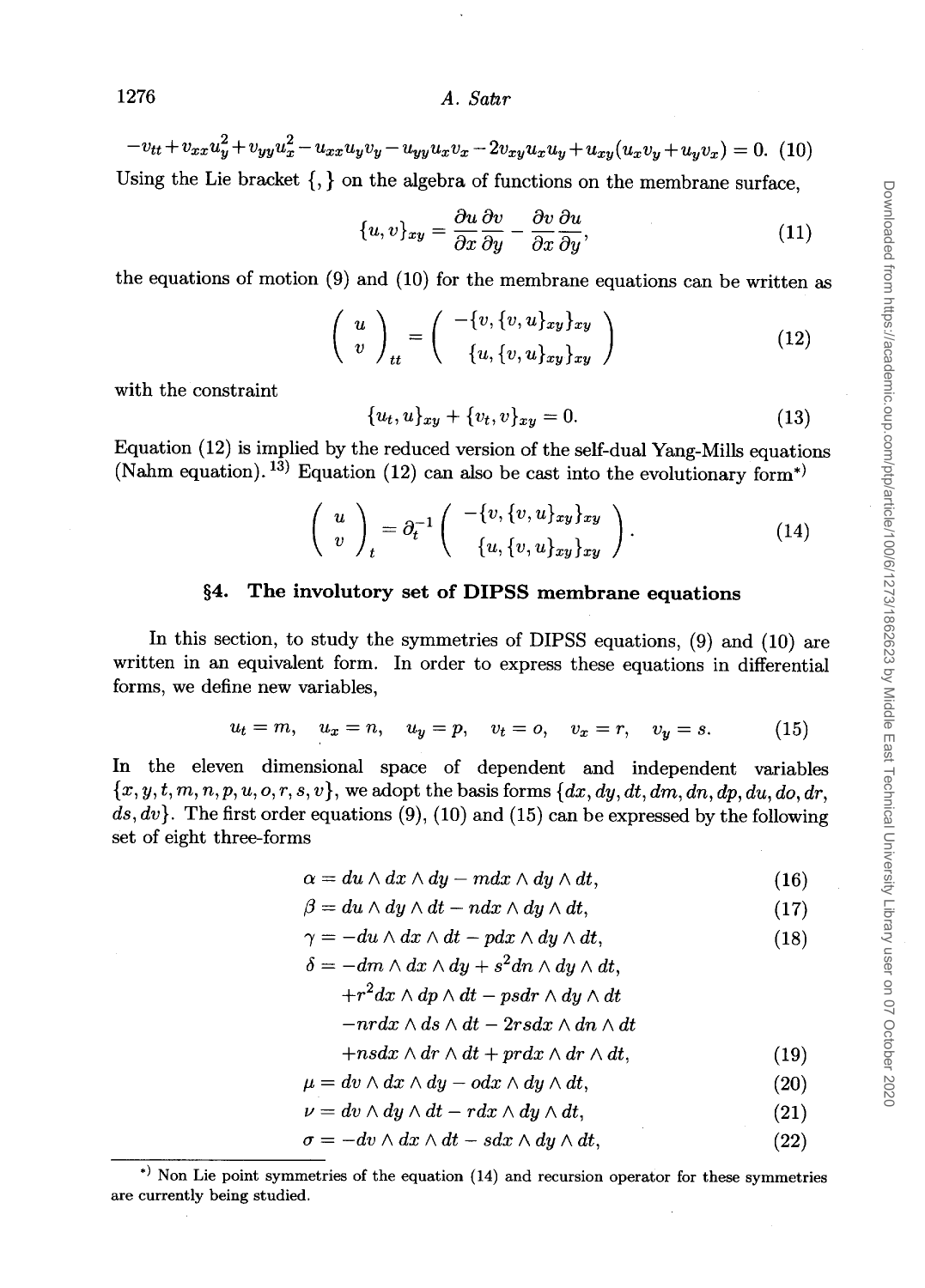$$
\eta = -do \wedge dx \wedge dy + p^2 dr \wedge dy \wedge dt + n^2 dx \wedge ds \wedge dt - psdn \wedge dy \wedge dt - n r dx \wedge dp \wedge dt - 2 r s dx \wedge dr \wedge dt + ns dx \wedge dn \wedge dt + pr dx \wedge dn \wedge dt,
$$
(23)

where d denotes the exterior derivative and  $\wedge$  denotes the wedge product. The sectioning of the eight forms using

$$
du = u_x dx + u_y dy + u_t dt, dv = v_x dx + v_y dy + v_t dt
$$
 (24)

will annul the set of forms

$$
\tilde{\alpha} = (u_t - m)dx \wedge dy \wedge dt = 0, \qquad (25)
$$

$$
\tilde{\beta} = (u_x - n)dx \wedge dy \wedge dt = 0, \qquad (26)
$$

$$
\tilde{\gamma} = (u_y - p)dx \wedge dy \wedge dt = 0, \qquad (27)
$$

$$
\tilde{\delta} = (-u_{tt} + u_{xx}v_y^2 + u_{yy}v_x^2 - v_{xx}u_yv_y - v_{yy}u_xv_x
$$
  
-2u\_{xy}v\_xv\_y + v\_{xy}(u\_xv\_y + u\_yv\_x))dx \wedge dy \wedge dt = 0, (28)

$$
\tilde{\mu} = (u_t - m)dx \wedge dy \wedge dt = 0, \qquad (29)
$$

$$
\tilde{\nu} = (u_x - n)dx \wedge dy \wedge dt = 0, \qquad (30)
$$

$$
\tilde{\sigma} = (u_y - p)dx \wedge dy \wedge dt = 0, \qquad (31)
$$

$$
\tilde{\eta} = (-v_{tt} + v_{xx}u_y^2 + v_{yy}u_x^2 - u_{xx}u_yv_y - u_{yy}u_xv_x
$$
  
-2v\_{xy}u\_xu\_y + u\_{xy}(u\_xv\_y + u\_yv\_x))dx \wedge dy \wedge dt = 0. (32)

In order to assert complete equivalence between Eqs. (9), (10) and the differential forms, the set of forms must be closed. That is, the Lie derivative of the forms must be contained in the ring of forms generated by the set. The differential constraint (13) is not included in the set, because the forms are not closed under the Lie derivative. Thus, Cartan's theorem guarantees that these surface elements fit together to produce a global 3-surface which constitutes a solution manifold. We have

$$
L_V \alpha = A_1 \alpha + A_2 \beta + A_3 \gamma + A_4 \delta, \tag{33}
$$

$$
L_V \beta = B_1 \alpha + B_2 \beta + B_3 \gamma + B_4 \delta, \tag{34}
$$

$$
L_V \gamma = C_1 \alpha + C_2 \beta + C_3 \gamma + C_4 \delta, \qquad (35)
$$

$$
L_V \delta = D_1 \alpha + D_2 \beta + D_3 \gamma + D_4 \delta, \qquad (36)
$$

$$
L_V \mu = E_1 \mu + E_2 \nu + E_3 \sigma + E_4 \eta, \tag{37}
$$

$$
L_V \nu = F_1 \mu + F_2 \nu + F_3 \sigma + F_4 \eta, \qquad (38)
$$

$$
L_V \sigma = G_1 \mu + G_2 \nu + G_3 \sigma + G_4 \eta, \qquad (39)
$$

$$
L_V \eta = H_1 \mu + H_2 \nu + H_3 \sigma + H_4 \eta, \tag{40}
$$

where  $A_i$ ,  $B_i$ ,  $C_i$ ,  $D_i$ ,  $E_i$ ,  $F_i$  and  $G_i$  are arbitrary zero-forms and the isovector field is given by

$$
V=uvx\frac{\partial}{\partial x}+uvy\frac{\partial}{\partial y}+uvt\frac{\partial}{\partial t}+uu\frac{\partial}{\partial u}+vv\frac{\partial}{\partial v}
$$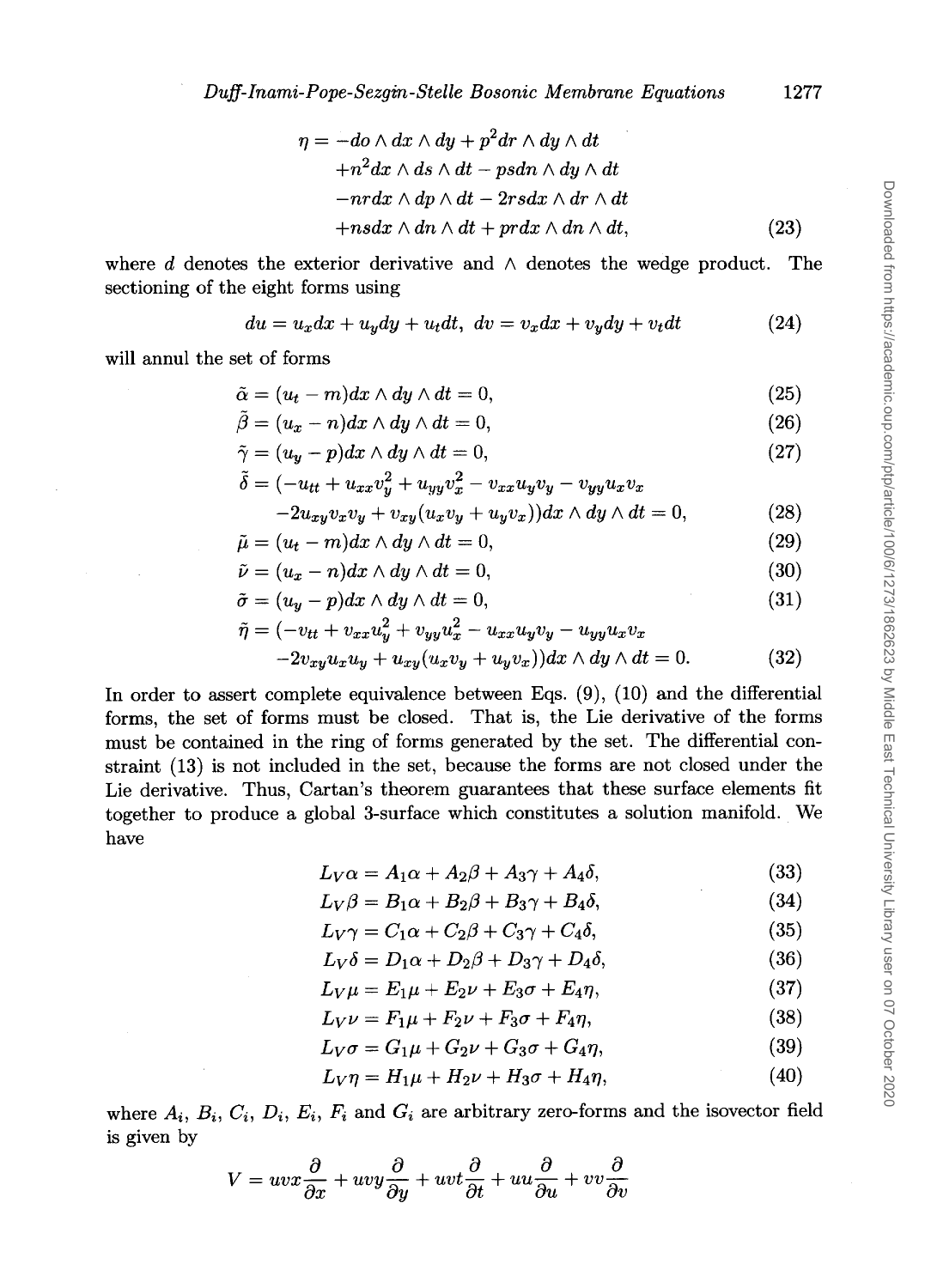$$
+um\frac{\partial}{\partial m} + un\frac{\partial}{\partial n} + up\frac{\partial}{\partial p} + vo\frac{\partial}{\partial o} + vr\frac{\partial}{\partial r} + vs\frac{\partial}{\partial s},\tag{41}
$$

with  $uvx = uvx(x, y, t, u, v, m, n, p, o, r, s), uvy = uvy(x, y, t, u, v, m, n, p, o, r, s),$  $\cdots, vs = vs(x, y, t, u, v, m, n, p, o, r, s).$  In order to find  $uvx, uvy, \cdots, vs.$  a reduce program  $^{14}$ ) using the "EXCALC"  $^{15)}$  differential geometry package gives the following vector field:

$$
V_1 = (\alpha_1 + \alpha_2 x) \frac{\partial}{\partial x},\tag{42}
$$

$$
V_2 = (\alpha_3 + \alpha_4 y) \frac{\partial}{\partial y},\tag{43}
$$

$$
V_3 = (\alpha_5 + t(\alpha_2 + \alpha_4 - \alpha_6))\frac{\partial}{\partial t},\tag{44}
$$

$$
V_4 = (\alpha_7 + \alpha_8 t + \alpha_6 u) \frac{\partial}{\partial u},\tag{45}
$$

$$
V_5 = (\alpha_9 + \alpha_{10}t + \alpha_6 v)\frac{\partial}{\partial v},\tag{46}
$$

$$
V_6 = (\alpha_{11} + m(2\alpha_6 - \alpha_2 - \alpha_4))\frac{\partial}{\partial m},\tag{47}
$$

$$
V_7 = n(\alpha_6 - \alpha_2) \frac{\partial}{\partial n},\tag{48}
$$

$$
V_8 = p(\alpha_6 - \alpha_4) \frac{\partial}{\partial p}, \qquad (49)
$$

$$
V_9 = (\alpha_{12} + o(2\alpha_6 - \alpha_2 - \alpha_4))\frac{\partial}{\partial o},\tag{50}
$$

$$
V_{10} = r(\alpha_6 - \alpha_2) \frac{\partial}{\partial r}, \qquad (51)
$$

$$
V_{11} = s(\alpha_6 - \alpha_4) \frac{\partial}{\partial s}, \qquad (52)
$$

where the  $\alpha_i$  are constants. These are scaling and translational invariant transformations. The same vector field was also obtained using the Lie-point symmetry approach of Olver. 12) These symmetries were used to reduce DIPSS membrane equations to two coupled Cauchy-Euler-type ordinary differential equations.

### §5. **Conclusion**

In this work, we have given the involutory set of membrane equations of DIPSS using Cartan's geometric formulation of the partial differential equations in the language of exterior differential forms invariant under the isovector fields which generate the symmetry transformations.

The symmetry group of the membrane equations can also be calculated without ever introducing forms. However, the use of forms enables us to carry out the calculation more quickly, and the recognition of the n-dimensional geometric structures involved may be of great value in discovering special classes of solutions. 16) Using the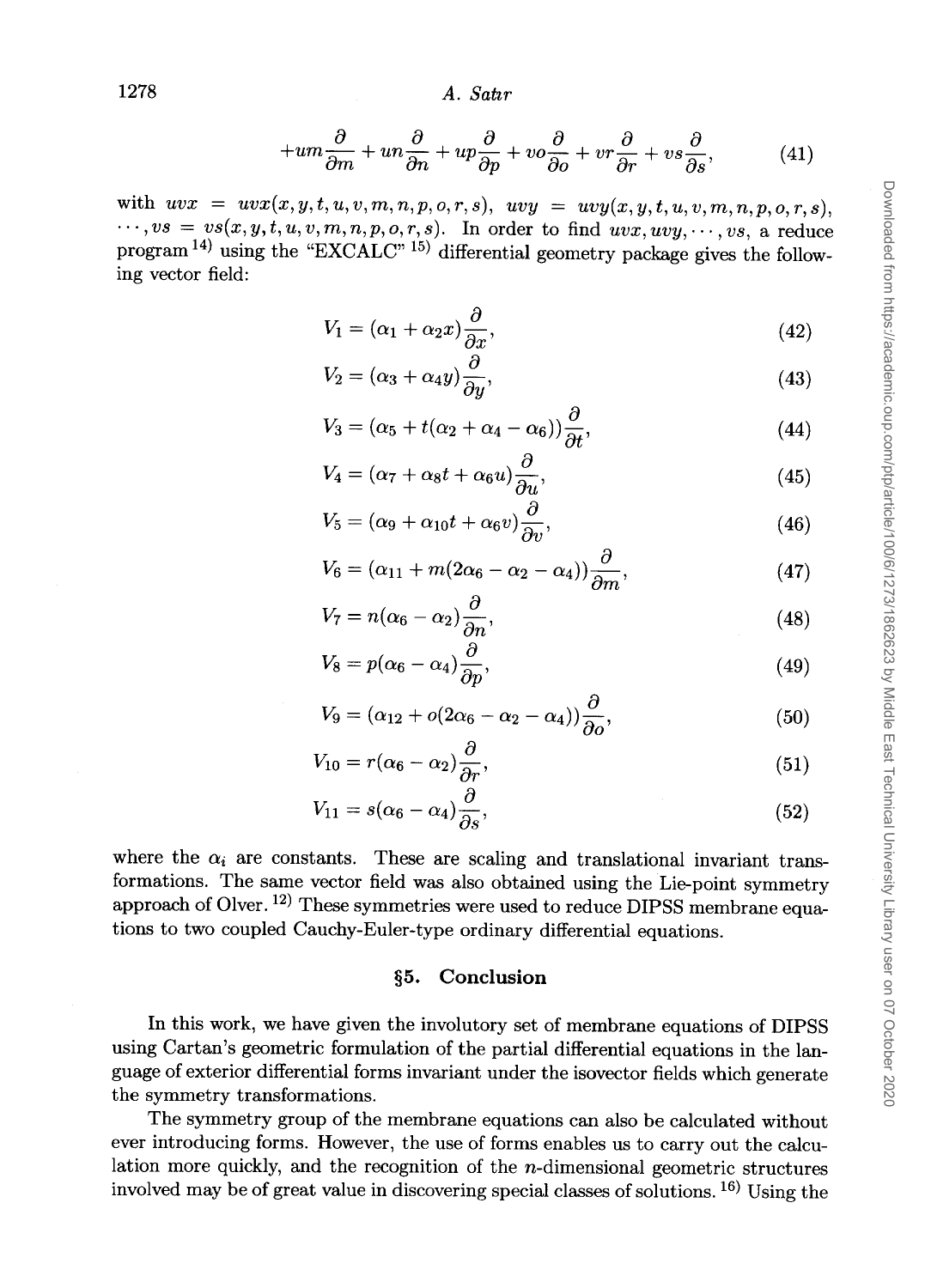differential form formulation also elucidates the relations among those field theories in the form of the sigma model (harmonic map) with an infinite-dimensional group.

There are two kinds of symmetries for membrane models, world volume (base manifold) symmetries and space time (configuration manifold) symmetries, bacause we can formulate a membrane as a harmonic map from the base manifold to the configuration manifold. <sup>20</sup> The constraint of the membrane is the generator of the space time symmetries (Poincare group which includes space-time rotations).

Many partial differential equations (KdV, Burgers, Maxwell equations,  $\cdots$ ) have involutive sets that are either complete or can be completed after the introduction of new forms. <sup>10)</sup> It is interesting to note that Elie Cartan proved that Einstein equations form an involutive system. I believe that the involutive sets can be obtained for the partial differential equations of any well-set physical theories.  $17) - 19$  To close this paper, I would like to conclude that although it is not yet complete, it is profitable to use the apparatus of the theory of integral manifolds for a better understanding of the nature of membrane theories. 4)

#### Acknowledgements

I would like to thank E. Sezgin for suggesting the problem, a referee for comments, and the Abdus Salam International Center for Theoretical Physics, where some of the work has been done.

#### References

- 1) P. J. Olver, *Applications of Lie Groups to Differential Equations* (Springer, New York, 1993).
- 2) E. Cartan, *Les systemes dif]erentielles exterieurs et leurs applications geometrique* (Herman, Paris, 1945).
- 3) W. Slebodzinski, *Exterior Forms and Applications* (Polish Scientific Publishers, Warsaw, 1970).
- 4) C. P. Boyer and J. F. Plebanski, J. Math. Phys. 18 (1997), 1022.
- 5) S. Başkal, A. Eriş and A. Satır, Phys. Lett. A196 (1994), 43.
- 6) T. Ueno, hep-th/9508012.
- 7) Q-Han Park, Phys. Lett. A236 (1990), 429; Phys. Lett. A238 (1990), 287; Int. J. Mod. Phys. A17 (1992), 1415.
- 8) V. Husain, Phys. Rev. Lett. 72 (1994), 800.
- 9) A. Ashtekar, T. Jacobson and L. Smolin, Commun. Math. Phys. 115 (1998), 631.
- 10) B. K. Harrison and F. B. Estabrook, J. Math. Phys. 12 (1971), 653.
- 11) M. J. Duff, T. Inami, C. N. Pope, E. Sezgin and K. S. Stelle, Nuc!. Phys. B297 (1988), 515.
- 12) A. Satır, Int. J. Mod. Phys. A12 (1997), 1933.
- 13) H. G. Compean and J. F. Plebanski, Phys. Lett. A234 (1997), 5.
- 14) A. C. Hearn, 'REDUCE' User's Manual. Version 3.4. The Rand Corporation, Santa Monica, CA 90406-2138, USA.
- 15) E. Schrufer, F. W. Hehl and J. D. McCrea, Gen. Relat. Gravit. J. 19 (1987), 197.
- 16) under active consideration.
- 17) P. J. Olver, *Equivalence, Invariants and Symmetry* (Cambridge, University Press, 1995).
- 18) R. B. Gardner, *The method of Equivalence and Its Applications* (Society for industrial and applied mathematics, Philadelphia, Pennysylvania, 1989).